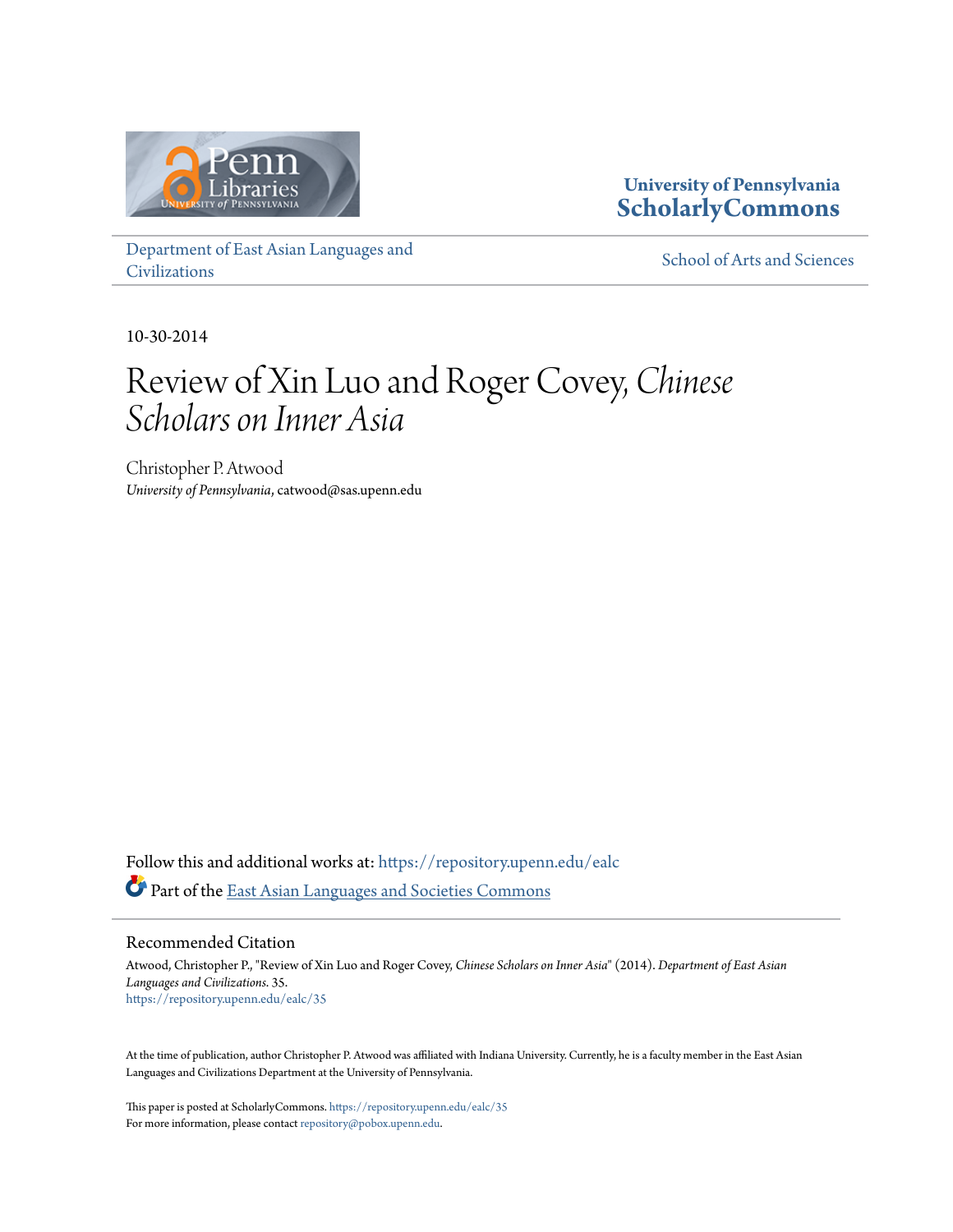## Review of Xin Luo and Roger Covey, *Chinese Scholars on Inner Asia*

### **Disciplines**

Arts and Humanities | East Asian Languages and Societies

#### **Comments**

At the time of publication, author Christopher P. Atwood was affiliated with Indiana University. Currently, he is a faculty member in the East Asian Languages and Civilizations Department at the University of Pennsylvania.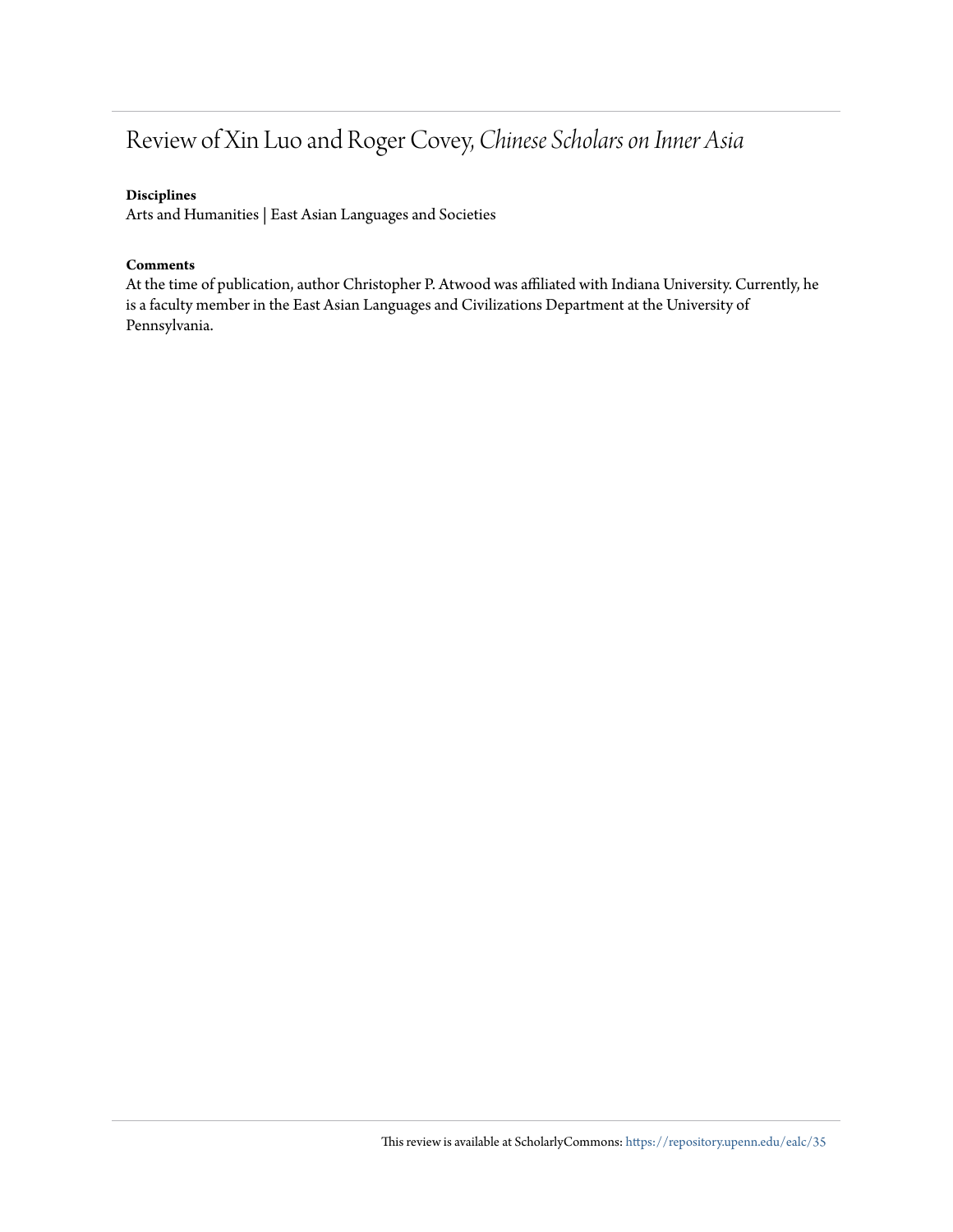$\overline{\phantom{a}}$ 

Area studies have always had a complicated relationship with the Tower of Babel. On the one hand, it is the diversity of tongues and nations begun at Babel that constitutes the raison d'être of area studies as type of field. Yet at the same time, the enduring divides between language communities are only partially and temporarily bridged by area studies specialists. While theoretically, area studies scholars should all be multilingual enough to find reading equally easy in their native tongue as in the language they research, in reality, there usually remains enough of a gap in reading ability, particularly when it comes to the large, dense tomes that often do the most to reshape scholarly discourse, to keep scholarly communities noticeable separate. The problem is compounded when it comes to what we might call third-language problems – i.e. English-speaking scholars keeping up with the Japanese literature on China, or Russian-speaking scholars keeping up with the Chinese-language literature on Central Asia.

E-Mail: catwood@indiana.edu

——

As a result, high-quality translations still have a valuable role to play, alongside international conferences, visiting positions, and other face-to-face methods of communication, in further communication between different groups of scholars in the same sub-field of area studies. Journals like the Memoirs of the Toyo Bunko have long fulfilled the role of introducing the path-breaking Japanese scholarship to non-Japanese audiences. Similarly, the much-heralded rise of China has led to a growing awareness of the immense amount of high-quality area studies research being done in Chinese, not just on Chinese civilization but on Inner Asian civilization as well. In these fields, Chinese scholars have a special position, due to the immense significance of Chinese language for the study of all of Central and Inner Asia. In recent years, some far-sighted private foundations have recognized this role, and have helped fund such endeavors, including the online Silk Road journal edited by David Waugh and Eurasian Studies edited by Yu Taishan and Li Jinxiu in Beijing. The book under review, Chinese Scholars on Inner Asia, is a landmark volume in this same direction, produced by Luo Xin 羅新 of Peking University and Roger Covey, an independent scholar.

For specialists in Central and Inner Asian history, the immense volume and continuity of the Chinese classical records on the area are both blessing and bane. Blessing for the obvious reason that they provide by far the earliest and up until the seventh century quite often the only record of major events in the area's history. Bane, however, in that as a language typologically vastly different from most of the other languages of the area, written in a ideographic script that obscures pronunciation, and imbued with a great cultural momentum that often leads to the repetition of outdated information, classical Chinese records are often extremely hard to interpret and relate to the documentation available in western languages (Greek, Arabic, Persian) and the native languages of the area. Adequate translation of Chinese scholarship on Central and Inner Asia is thus a task qualitatively more difficult than doing the same with scholarship on China or Japan. Simply spelling names in a way that will be familiar to the intended readership is often an immense difficulty. I recall an English-language survey of China's nationalities which once spoke at length about the Tatars' origins along the mysterious "Fuerjia 伏尔加 River"–a name which a little dictionary work would have recast as the much more familiar Volga! But such cases are too easy. What is one to do with the Suiye 碎葉 River or the Shi Kingdom 石國 that appear in the Tang dynasty? There is no dictionary to tell the inexpert translator that the former is actually the

DOI 10.1515/olzg-2014-0132

Luo, Xin / Covey, Roger (Hg.): Chinese Scholars on Inner Asia. Bloomington: Sinor Research Institute for Inner Asian Studies, Indiana University 2012. XXIII, 707 S. 8°  $=$  Indiana University Uralic and Altaic Series 174. Lw. \$ 55,00. ISBN 978-0-9330-7058-5.

Bespr. von Christopher P. Atwood, Indiana,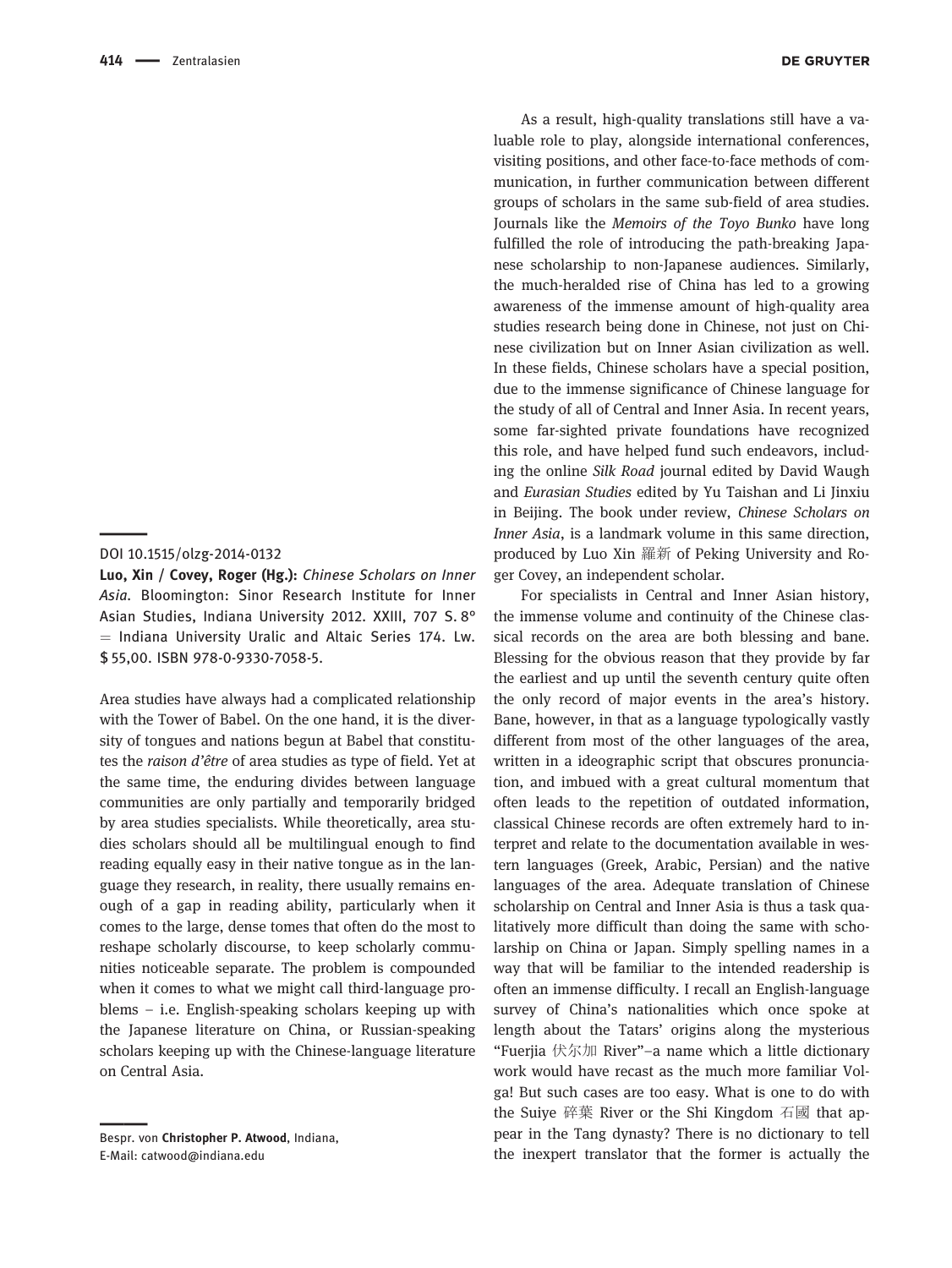Suyab River and the latter is Chach or modern Tashkent. But if these equivalencies are not correctly made the result is a translation that is virtually meaningless for any one not already familiar with Chinese historical phonology, and hence for precisely the readership intended to be reached by such translations. That Chinese Scholars on Inner Asia by and large gets these equivalencies right is thus a major success. Indeed the index will undoubtedly serve the world of scholarship as a handy way of looking up Central and Inner Asian terms in Chinese transcription with correct English spellings and translations.

The volume as a whole is thick and dense  $-23$  pages of introduction, 604 pages of text, and 103 pages of end matter. Making its bulk much more navigable are a number of wise decisions made by the editors. Perhaps the most important of these were the decisions first to include Chinese characters for names and book titles throughout (rather than being relegated to a list of characters at the end) and second to translate each book title, modern or classical. The first will make the volume much easier to follow for those with some knowledge of Chinese, while the second will make the range of Chinese sources and research much more graspable by those with no useful Chinese competence. Both groups are an important part of this book's audience. Of course including both characters and translation is rather bulky and so something had to be sacrificed, and that was the customary Romanization of the footnotes. Such Romanization is, however, provided in the Bibliography, although only after the translation, which supplies the key word for the alphabetized listing. With modern authored works, this may not be a problem – the reader can easily negotiate the seven items listed under the name of Han Rulin 韓儒林, for example – but for the list of "Chinese-Language Primary Sources Cited" it is rather contrary to usual practice to have Heida shilue 黑韃事略 listed not under "H," but under "B" for its translated title, "Brief History of the Black Tatars." Surprising, yes, but in the end, ordering these works by English translation may allow the Chinese-less reader for once to get a broader sense of what Chinese primary sources actually are, and to treat them as something other than incomprehensibly labelled containers for random bits of information.

The editors chose for translation articles that represent the range of Chinese scholarship, both in terms of areas and time periods covered (although it should be noted that Tibet has evidently not been included in this iteration of "Inner Asia"). The articles chosen for translation are mostly by scholars who are either middle aged and currently at the height of their careers, or else those

of a more senior generation (two of whom are currently deceased). This is worth emphasizing, since despite Luo Xin's appropriate caution that "it is impossible to use this selection to generalize about the entirety of reseach on Inner Asia by Chinese scholars" (p. xii), the reader will certainly come away with the impression that the scholars in this volume are, with one or two exceptions, not very engaged with current thinking in the humanities and social sciences–an impression which would certainly not be true for the recent Ph.D.'s and new professors in the field today in China. It is also important to note that many of the translations have been checked and updated by the authors, most of whom have some degree of English fluency. The volume is thus for some of these works the go-to place for the authors' most recent conclusions.

The organization is basically chronological, although for reasons I cannot understand, the one essay on the Xiongnu, by Luo Xin, was placed second to last. Other topics covered include the Türk empire as seen in documents from Turfan, Sogdian settlement and culture in China, Khitan culture, language, and society, the rise of the Mongol empire and its impact on Siberia and the Tarim Basin, and liquor in China and Inner Asia. The final essay, by Fudan 復旦 University's Yao Dali 姚大力, is a truly impressive examination of Manchu ethnogenesis, one which merges both the heritage of "evidential scholarship" (kaozheng 考證) that has dominated Chinese Inner Asian studies since the mid-Qing, with deep, critical (not to mention deeply critical) engagement with Western research on the same topic.

The following is a few brief observations on the various papers, organized not by topic, but by methodology:

Zhang Guangda's 張廣達 "The Nine Zhaowu Surnames (Sogdians)," Zhou Qingshu's 周清樹 "Critical Examination of the Year of Birth of Chinggis Khan," Han Rulin's "Kirghiz and Neighboring Tribes in the Yuan Dynasty," Chen Dezhi's 陳得芝 "Kerait Kingdom up to the Thirteenth Century," and Liu Yingsheng's 劉迎勝 "Study of Küsän Tarim in the Yuan Dynasty" are all basically kaozheng or "evidential" studies, sorting out the "who, what, where, and when" of a given topic as found in Chinese sources. It is common for naïve new Ph.D.'s in the English-speaking world (of whom I myself was once one) to look down on such studies as being "positivist" and "insufficiently theorized." But those who actually attempt to utilize Chinese sources will quickly realize how much self-sacrificing effort, wide reading, good judgment, and painstaking thought goes into an outstanding piece of evidential research (which these all are) and will soon drop their pretension that "theory" is everything.